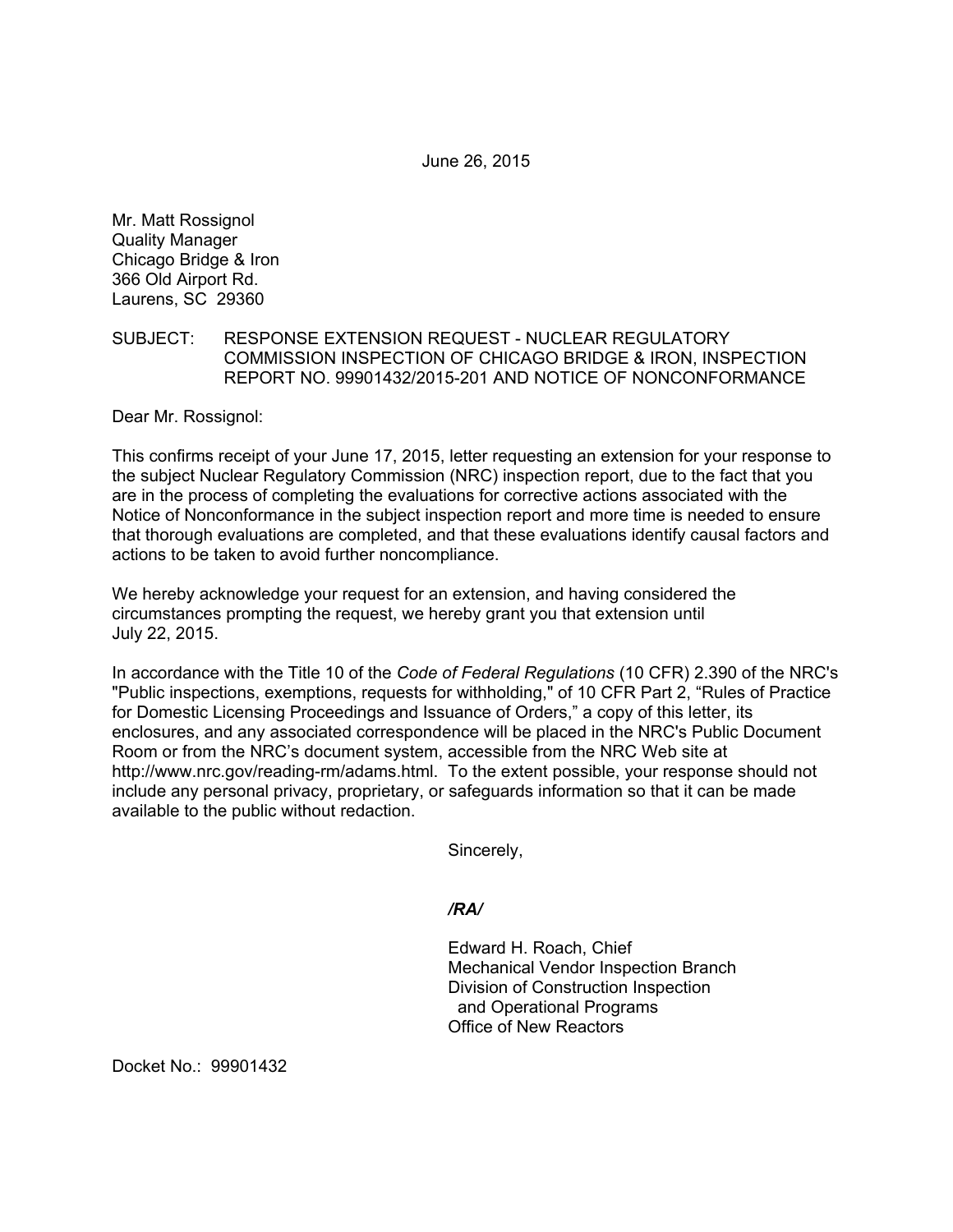Mr. Matt Rossignol Quality Manager Chicago Bridge & Iron 366 Old Airport Rd. Laurens, SC 29360

### SUBJECT: RESPONSE EXTENSION REQUEST - NUCLEAR REGULATORY COMMISSION INSPECTION OF CHICAGO BRIDGE & IRON, INSPECTION REPORT NO. 99901432/2015-201 AND NOTICE OF NONCONFORMANCE

Dear Mr. Rossignol:

This confirms receipt of your June 17, 2015, letter requesting an extension for your response to the subject Nuclear Regulatory Commission (NRC) inspection report, due to the fact that you are in the process of completing the evaluations for corrective actions associated with the Notice of Nonconformance in the subject inspection report and more time is needed to ensure that thorough evaluations are completed, and that these evaluations identify causal factors and actions to be taken to avoid further noncompliance.

We hereby acknowledge your request for an extension, and having considered the circumstances prompting the request, we hereby grant you that extension until July 22, 2015.

In accordance with the Title 10 of the *Code of Federal Regulations* (10 CFR) 2.390 of the NRC's "Public inspections, exemptions, requests for withholding," of 10 CFR Part 2, "Rules of Practice for Domestic Licensing Proceedings and Issuance of Orders," a copy of this letter, its enclosures, and any associated correspondence will be placed in the NRC's Public Document Room or from the NRC's document system, accessible from the NRC Web site at http://www.nrc.gov/reading-rm/adams.html. To the extent possible, your response should not include any personal privacy, proprietary, or safeguards information so that it can be made available to the public without redaction.

Sincerely,

# */RA/*

Edward H. Roach, Chief Mechanical Vendor Inspection Branch Division of Construction Inspection and Operational Programs Office of New Reactors

Docket No.: 99901432

DISTRIBUTION: See next page.

# **ADAMS ACCESSION No.: ML15176A356** NRO-002

|      | <b>OFFICE</b> NRO/DCIP/MVIB | NRO/DCIP/MVIB |
|------|-----------------------------|---------------|
| NAME | YDiaz-Castillo              | ERoach        |
| DATE | 06/25/15                    | 06/26/15      |

 **OFFICIAL RECORD COPY**